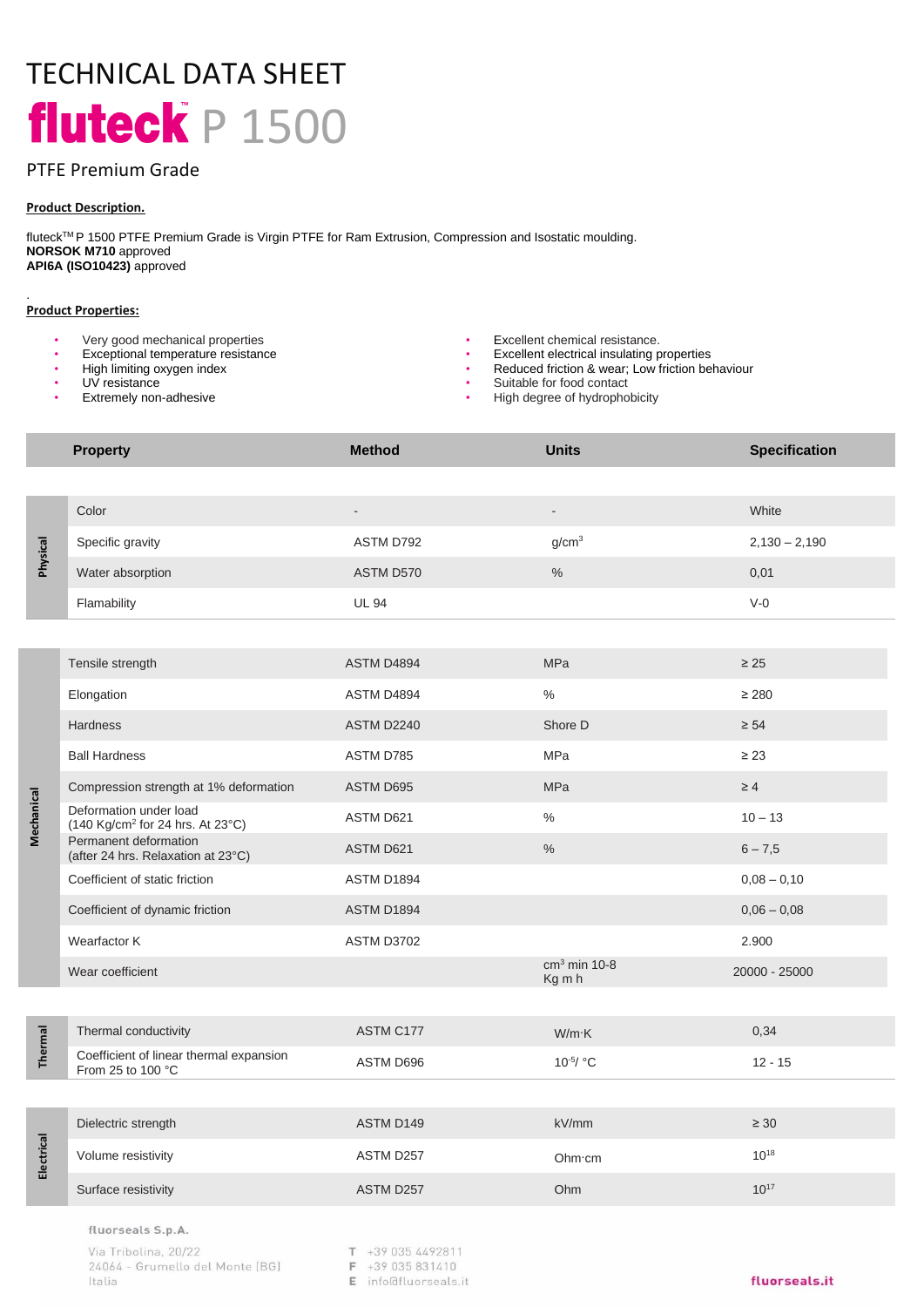# TECHNICAL DATA SHEET fluteck  $P 1500$

# PTFE Premium Grade

## **Typical properties.**

fluteckTM P 1500 is a PTFE Premium Grade preferred for parts and components requiring very good mechanical properties.

- fluteck<sup>TM</sup> P 1500 offers an excellent combination of properties typical of the fluoropolymer resins:
- Service Temperature: fluteck™ P 1500 offers excellent resistance to continuous service temperatures working conditions from -100°C (-148°F) up to +250°C (482°F) and, for limited periods, even to higher temperatures; Product's low temperature resistance allows satisfactory performance down to –200°C (-328°F).
- Chemical resistance: fluteckTM P 1500 offers high inertness towards nearly all known chemicals. Only attacked elemental alkali metals, chlorine trifluoride and elemental fluorine at high temperature and pressures might affect properties.
- Solvents resistance:fluteck™ P 1500 offers insoluble properties in all solvents up to temperatures as high as 300°C (572°F). Certain highly fluorinated oils only swell and dissolve PTFE at temperatures close to the crystalline melting point.

fluteck<sup>TM</sup> P 1500 has been approved API 6A according to ISO10423 (API6A) F.1.13.5.2 class FFHH with temperature at 200°C

### **Typical Application.**

fluteck<sup>TM</sup> P 1500 PTFE Premium Grade offers useful properties in various applications such as chemical resistance, thermal stability, cryogenic properties, low coefficient of friction, low surface energy, low dielectric constant, high volume and surface resistivity, and flame resistance.

These properties allow the application of fluteck™ P 1500 PTFE Premium Grade in several fields such as Chemical, Electrical and Electronic, Petrochemical, Automotive, Mechanical, Medical, Aeronautics, Semiconductor and Food industry.

#### **Statement on suitability for contact with foodstuff.**

FDA Approved US Regulation

• Code of Federal regulation 21 CFR Ch.1; section177.1550Perfluorocarbon Resinsof the Food and Drug Administration/US. EU Regulation

• EU 1935/2004 - 10/2011 on plastic materials and articles to come in contact with food.

- 3A Sanitary Standard procedure No. 20-27
- Report No. ENB029710P-2

### ▪ **NSF International, NSF/ANSI 61 Drinking Water System Components - Health Effects, Joining and Sealing Materials;**

• This product is also evaluated for use in Mechanical Plumbing Device applications with a maximum use restriction of 10.0 sq. in./L.

- Certified for a maximum surface area to volume of 10 sq. in./L.
- Commercial hot: 180° F/82° C **File reference: A-00318849**

#### **Certificate of sanitary conformity (ACS)**

Migration tests performed according to the standard XP P 41-250 S/V tested rateo 3 cm<sup>2</sup>/L Test date: from February 01 to March 23, 2016 **File reference: 16 MAT NY 010**

#### **KTW (Kunststoffe und Trinkwasser).**

The samples of this product meet the test criteria of DVGW (Deutsche Vereinigung des Gas - und Wasserfaches) and also the requirements of the KTW, Tests of effect on Water Quality, suitability to the use with hot (up to 85° C) and cold water. **Test report TZW-Az. KA 0119/19 (rel. date 12/04/2019)** 

## ▪ **BS 6920-1: 2000 - WRAS**

The samples of this product meet the test criteria of BS 6920-1: 2000 (specification) and thus do conform with the requirements of the Water Regulations Advisory Scheme (WRAS) Tests of effect on Water Quality, and is suitable for use with hot (up to 85° C) and cold water. **Testing of non metallic materials for use with drinking water (BS 6920: 2000) – test report M 106949B.**

**BAM** (Bundesanstalt für Materialforschung und -prüfung) **Reference Number:** 19058223-II-E-a

#### **Annex of code of practice M 034-1 (BGI 617-1)**

"List of nonmetallic materials compatible with oxygen" by German Social Accident Insurance Institution for the raw material and chemical industry.

#### **TRGS 407 Technical Rules for Hazard Substance**

The fluteck P1500 is suitable for use as a sealing material for gaseous oxygen service at following use conditions:

| Maximum Temperature [°C] | Maximum Oxygen Pressure [bar] |  |
|--------------------------|-------------------------------|--|
| 60                       | 70                            |  |
| >60 up to 100            | 40                            |  |

fluorseals S.p.A.

Via Tribolina, 20/22 24064 - Grumello del Monte (BG) Italia